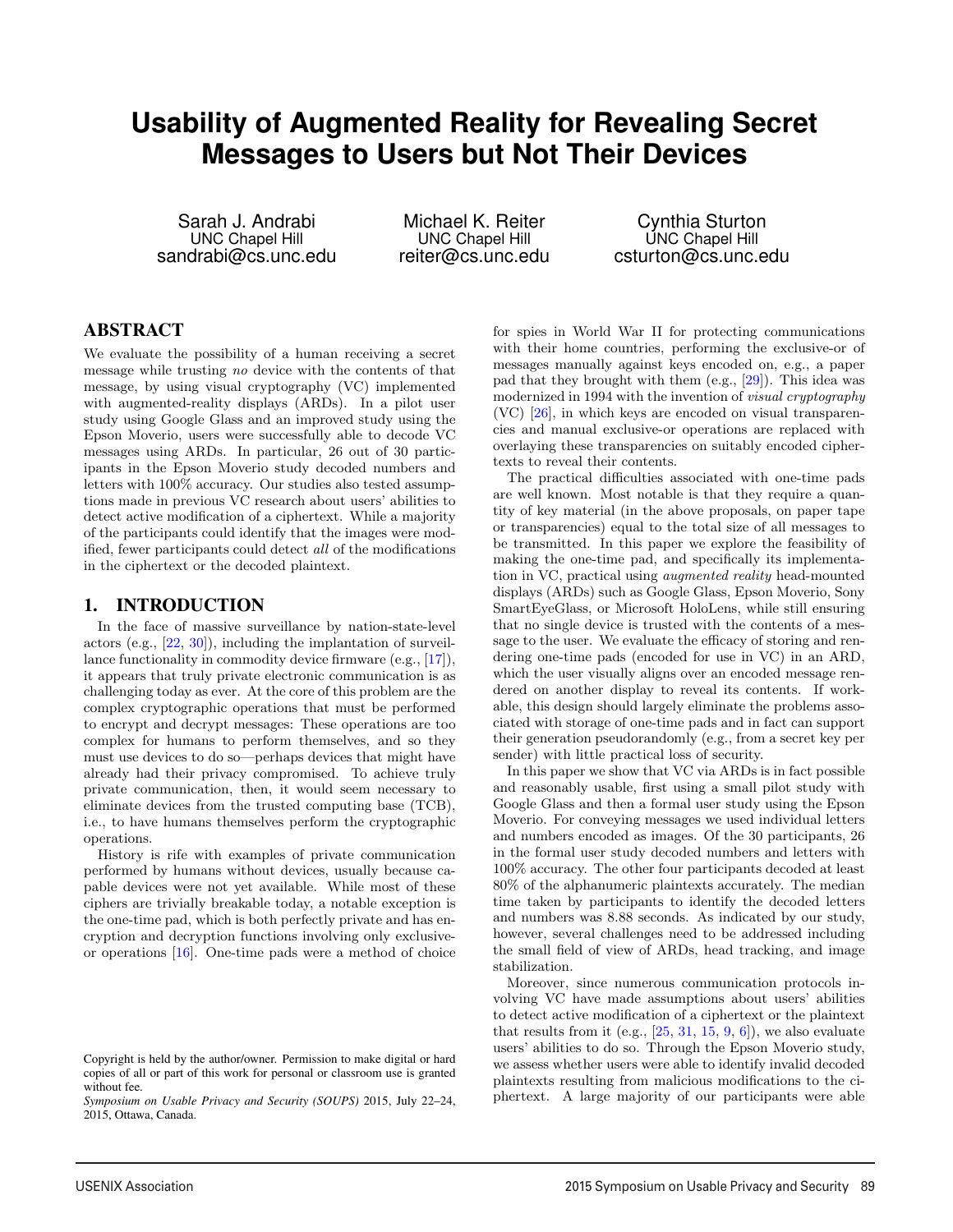to detect the modifications, even though fewer were able to identify all of the changes in an image. Even in the presence of the least number of modifications (depending on the study) to the recovered plaintext, more than 80% of the participants detected the presence of the modifications.

We also conducted an online user study to analyze users' abilities to detect changes in ciphertexts directly. Again, a large majority of participants detected that the images were modified. We explored the extent of modification needed in order for a user to detect it, and based on our current implementation, small modifications were detected by most of the participants. Our findings indicate that augmented reality provides a promising use case for visual cryptography.

The paper is organized as follows. Section 2 presents background on visual cryptography and augmented reality. In Section 3, we present our methodology for implementing visual cryptography using augmented reality displays (ARDs). We describe our user studies in Section 4 and present the results in Section 5. Finally, we present the limitations of our work in Section 6 and the conclusion and future work in Section 7.

#### 2. BACKGROUND

In this section we give a brief introduction to visual cryptography (Section 2.1) and augmented reality (Section 2.2). We then discuss an approach to combine these technologies that enables message recovery without trusting any individual device with the message (Section 2.3) and that forms the basis of our implementation (which is further described in Section 3).

#### 2.1 Visual Cryptography

Visual cryptography [26] is a cryptographic secret-sharing scheme where visual information is split into multiple shares, such that one share by itself is indiscernible from random noise. (Equivalently, one of these shares constitutes a onetime pad as discussed in Section 1, and the other represents the ciphertext of the secret message.) The human visual system performs a logical OR of the shares to decode the secret message being shared.

In visual cryptography, a message share is represented by a rectangular grid of blocks, each block itself being a square  $2\times2$  grid of *regions*. Each block in a message share includes two black regions and two transparent regions, as shown in Figure 1a. The ciphertext image is decoded by overlaying two image shares on top of each other. Consider the block in Figure 1b. If one share has a block with the two top regions black and the two bottom regions transparent and the second share has the reverse—two top regions transparent and two bottom regions black—then when the two shares are overlaid the resulting block will appear solid black. This is the decoded image. Recovering a white block is done in a similar manner, as shown in Figure 1c. Note that the recovered "white" block is partially black and partially transparent. This "gray" block is used to represent white.

Consider Figure 2, in which the secret message is decomposed into two shares shown in Figures 2a–2b, such that on stacking the two, the user sees Figure 2c. Even though the contrast of the image has been degraded by 50% from regular black-on-white text due to the gray blocks, the human visual system can still identify the content of the secret message ("123") easily.



Figure 1: Visual cryptography block representations



Figure 2: Example of visual cryptography

When the human visual system does the decryption, no computation is needed; it is a visual OR operation. That is, if a given region is black in either of the overlaid shares, the user sees a black region. Otherwise the user sees a white region. Even though the human eye performs a logical OR operation per region, the result is an XOR operation per block. Hence, the security of the one-time pad is retained. In particular, an individual share reveals no information about whether a specific decoded plaintext block is black or white. A disadvantage of the process is the loss in contrast of the decrypted message, which in turn affects the clarity of the recovered secret.

While an adversary in possession of only one share learns no information about the corresponding secret message, he might still compromise the integrity of the secret message if he is able to modify one of the shares in a meaningful way. A method to defend against this attack, introduced by Naor and Pinkas [25], is to use part of the secret message to convey the desired information and deliberately leave part of the secret message as a solid "color," i.e., every block consisting of two black regions and two transparent regions ("white") or every block consisting of four black regions ("black"). If the adversary modifies one of the blocks in one share by swapping the white and black regions, the result will be to change the color of the block in the decoded plaintext image. If the changed block happens to be in the dedicated non-content region, the recipient will know that one of the shares was compromised. If half of the secret message is a dedicated non-content region then the adversary has only a 50% chance of successfully modifying a share without noticeably modifying the non-content region of the decoded plaintext. One of the questions we examine in our user study is whether a user will always notice a single block of the wrong color in a non-content region of the decoded plaintext image.

The question of how to convey a message using VC such that any modification to a share by an attacker will be detectable has been well studied [6, 31, 9, 15]. These proposals all make some assumptions about the capabilities of the human visual system (HVS), which we attempt to validate in our user studies. The questions we explore are: whether a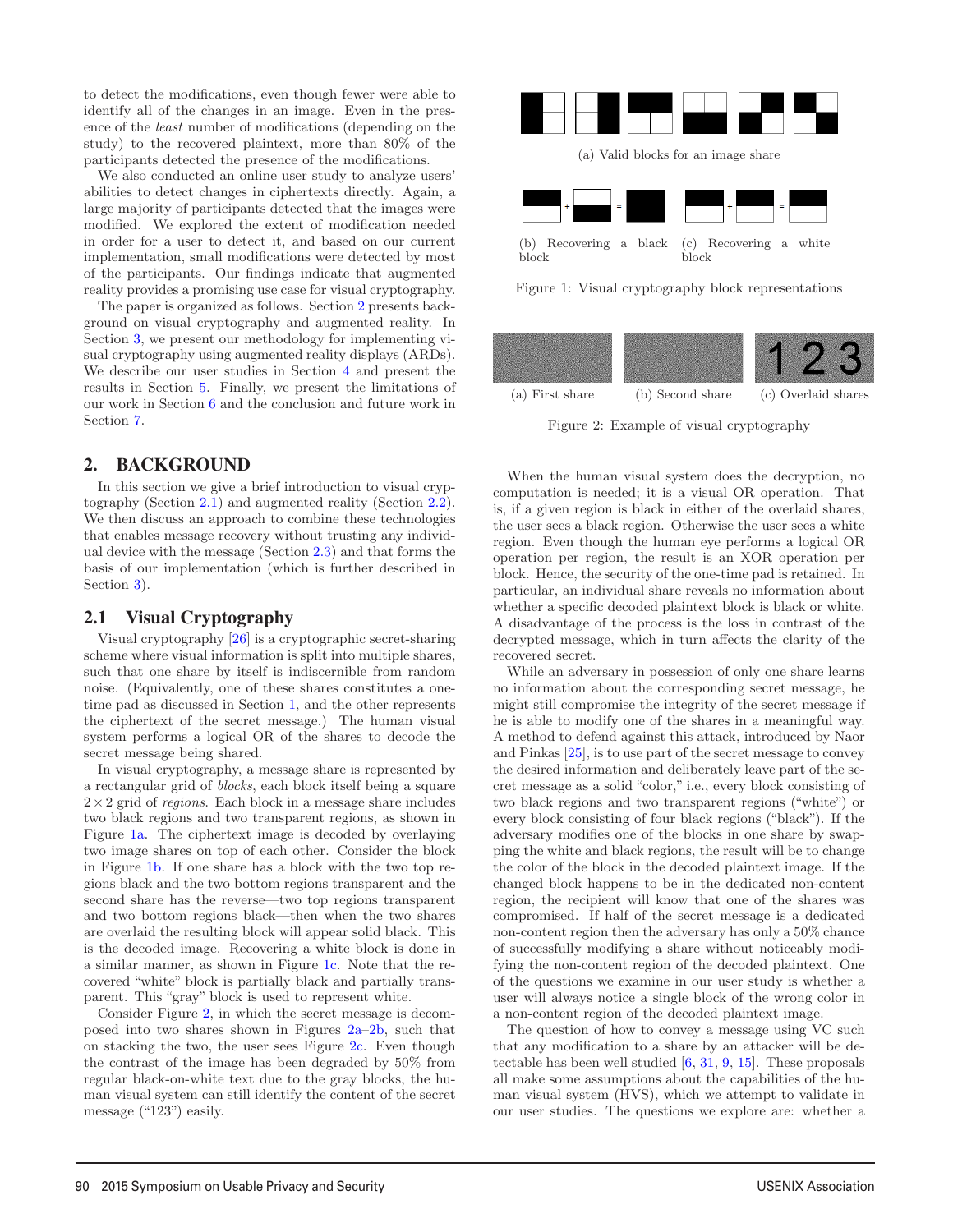human will detect a block in a message share that does not have exactly two black regions; whether a user will notice blocks in the decoded message that have either one or three black regions; whether a user will notice blocks of the wrong color in a non-content region (as described in the previous paragraph); and whether a user will notice blocks that subtly change the semantic meaning of the decoded message.

### 2.2 Augmented Reality

Augmented reality (AR) systems supplement reality by combining a real scene viewed by the user and a virtual scene generated by the computer  $[24, 5]$ . The AR system superimposes a user's environment with computer-generated information, making the user's environment digitally manipulable and interactive.

The most common realization of AR is with see-through head-mounted displays (HMDs). An HMD is a device that is typically attached in close proximity to the eyes with a display system that couples a digital image with the environment [11]. HMDs enable the merging of virtual views with a user's physical environment, for example by enabling a physician to see the 3D rendering of CT images of a patient superimposed onto the patient's abdomen [4]. We refer to these augmented reality HMDs as augmented reality displays (ARDs) for brevity. ARDs have started to ship commercially, with the latest examples being Microsoft's HoloLens [23] and Google Glass [13].

The human visual system forms a core element of these near-eye ARDs, especially when considering the performance and usability of the system. The field of view (FOV) of the human eye describes the dimensions that can be seen by the eye at any given instant of time. For the human eye, this field of view is approximately  $150°$  horizontally and  $120°$ vertically. The binocular overlap region, within which a target is visible to both eyes, measures about  $114^\circ$  [11].

Many commercially available binocular ARDs like the Lumus DK-32, the Optinvent ORA-S, and the Epson Moverio BT-200/100 are limited to a FOV of less than 60°. Maimone et al. [21] developed a near-vision see-through ARD with a field of view of approximately 110◦ diagonally, and so far this is the maximum FOV that has been achieved with AR displays. Google Glass has a 14◦ monocular FOV and the Epson Moverio has an FOV of 23◦ [28]. The major limitation resulting from a small field of view is the inability to show finer details on ARDs.

There are several challenges in overlaying information onto a user's FOV, such as contrast sensitivity and color perception. The color perceived by users wearing an ARD is affected by the transparency of the graphics being rendered. In addition, some displays significantly diminish the brightness of the real world so that the graphics on the device's display need not be bright [11, 20]. These issues may result in changes in contrast and hues perceived by the user. For example, since black is rendered as transparent to allow the real world to be seen, dark colors may be perceived improperly, and bright colors that are intended to occlude the real-world background may not be able to do so [20].

Another challenge in head-mounted ARDs is head jitter. As a user tries to focus on an object, slight head movements translate to large movements of the displayed object. This is particularly important for our scenario, as the users are trying to align two images. However, these problems can be addressed using built-in image stabilizers, motion sensors and head tracking [8].

### 2.3 Using Devices to Implement VC

While our work is, to our knowledge, the first to explore using augmented reality head-mounted displays to implement VC, other works have suggested the use of specialized devices to replace the transparencies envisioned by the original VC authors. In particular, Tuyls et al. [32] suggest a transparent display device that the user holds or attaches to her computer display. To reveal a plaintext to the on looking user, the transparent display device renders one image share, and the underlying computer display renders the other. Neither the transparent display device nor the underlying computer display individually gains any information about the plaintext image that the user sees.

While the design we test replaces the transparent display device with an augmented reality display (ARD), otherwise it is conceptually similar and borrows underlying elements from the Tuyls et al. design. In particular, a sender generates and securely transmits image shares in our envisioned deployment in the same way (subject to some ARD-specific constraints, discussed in Section 3), and the receiving user can read the message without trusting either the ARD or the computer display with the contents of the message. Additionally, Tuyls et al. demonstrate how the user may respond without divulging her response to her devices.

We stress, however, that our contribution is not in the conceptual novelty of our design of a VC system using ARDs, but rather in a study of the usability of our approach for doing so. To our knowledge, we are the first to undertake such a usability study.

# 3. IMPLEMENTATION OF VC USING AUGMENTED REALITY

As originally envisioned, visual cryptography used printed transparencies consisting of black (opaque) and transparent regions [25, 2]. However, ARDs render images on a glass prism via light projection. Black regions are represented by the absence of illumination and are transparent, while formerly transparent regions are now rendered through the projection of white light [11, 20]. Thus, the notion of transparency and opacity in visual cryptography achieved through ARDs is inverted with respect to traditional visual cryptography using printed transparencies.

In our implementation, each share of the secret message is composed of  $2 \times 2$  blocks. Each block in a share includes two illuminated (white) regions and two transparent (black) regions. When two images are overlaid, the regions combine as in Figure 3. In our initial experiments, we tried using colors other than white to render the opaque regions, but we found white was the most effective.

One share is sent to the user's ARD, and the other is sent to a display in the vicinity of the user. To superimpose them, the user views the visual share through the ARD displaying the second visual share. The two shares thus overlaid reveal the secret message. Below we describe how we designed our system to work with Google Glass and the Epson Moverio.

### 3.1 Google Glass

3

Google Glass is an Android based augmented reality device that is Wi-Fi and Bluetooth enabled. It provides a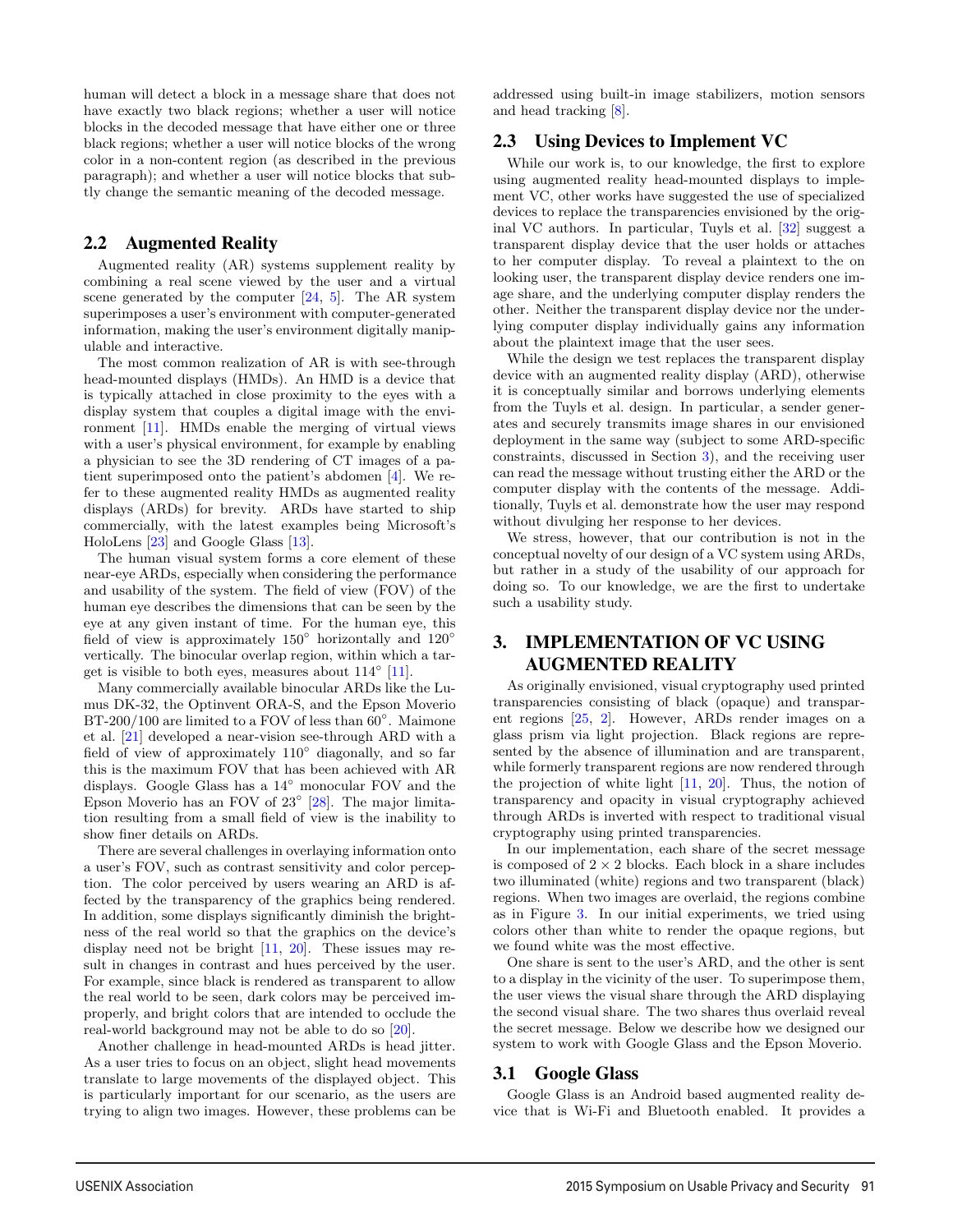

Figure 3: Construction of visual cryptography scheme for augmented reality. The secret block is obtained by superimposing the two corresponding shares, looking through an augmented-reality head-mounted display.

monocular AR experience with a small display screen for the right eye. Glass enables users to view content including text, images, and videos. It applies transformations on images that are displayed on it such that they are scaled in both the horizontal and vertical directions. To counterbalance that transformation, we scale the images to  $500\times600$ pixels and pad them with a black background, such that our final images are  $1200 \times 1200$  pixels on a desktop monitor. The display of Google Glass with a resolution of  $640 \times 360$ pixels (equivalent of a 25 in (64 cm) screen from 8 ft (2.4 m) away) [13] is very small, with a field of view of 14◦. We found the maximum image size for the secret message that could comfortably be displayed on Google Glass was a grid of  $5 \times 5$  blocks, with each block containing two black and two white regions.

In addition to the above transformations, we added alignment markers (red borders around blocks, as shown in Figure 4) to help users align the two images. We also blacked out the areas that contained no useful information to further aid image alignment and account for head jitter.

### 3.2 Epson Moverio

Our second study used an Epson Moverio BT-200 Model H423A—an Android based augmented reality device, with display screens for both eyes, i.e., binocular display. It has a resolution of  $960 \times 540$  pixels (equivalent to 80 inch image from 16.4 feet away) [28, 10]. The Epson Moverio has a field of view of 24◦ and enables 2D and 3D viewing. The 2D mode is similar to the viewing mode in Google Glass and it is the mode we used in our study. We used two image sizes containing  $7 \times 7$  blocks and  $9 \times 5$  blocks, respectively. These sizes were selected based on trial and error for what was a comfortable and easy image size for alignment to be done by untrained, first-time participants. The investigator for the study, because of training effects, was able to pack up to two letters or four numbers into an image and still able to align and identify the characters in the images.

Even though the information being conveyed is limited, there is a marked improvement over using Google Glass. We believe this is mostly because of the Epson's larger field of view. With a larger field of view and higher resolution more information can be conveyed through one image.

4

One limitation of the two headsets used, or some of the others that are commercially available, such as the Optinvent ORA-S, Recon Jet, Vuzix M100, and Lumus, is absence of any form of built-in head tracking and image stabilization. This was one of the major challenges that we faced during the Google Glass study: even slight head movement misaligned the images. We elaborate more on this as we describe the user studies.

# 3.3 Threats introduced by ARDs

As discussed in Section 1, our goal is to implement VC in such a way that realistic attackers can access (to read or modify) only one of the two visual shares needed to reveal the secret message. While our focus in this paper is on the usability of ARDs for this purpose, we pause to consider challenges in ensuring this property with the two ARDs that we have used in our implementations.

One type of attacker that poses challenges with either of our ARDs is a third party in proximity of the user who might photograph both the physical share (i.e., the share in the user's physical proximity) and, with high definition, the share displayed in the ARD. Since this attacker would not see these two images aligned as the intended message recipient does, he would then need to reconstruct the secret message offline using optical decoding techniques or manual effort. Such attacks, however, are not far-fetched: the possibility of observing the image displayed in Google Glass is well-known (e.g., "bystanders who see the tiny display screen above the right eye" [19] and "the screen is just visible from the outside"  $[12]$ ) and similarly intricate optical decodings have been demonstrated (e.g., [18]). That said, this threat is equally present—if not more so—in traditionally envisioned deployments of VC that use, e.g., physical transparencies to reveal a secret message. Using ARDs, it is presumably easier for the user to ensure that her ARD is not being observed (e.g., by shading it with her hands) during message recovery.

A related concern is that several ARDs (e.g., Google Glass, HoloLens, Epson Moverio BT-200, and Vuzix M100) have a front-facing camera. (Several others, like the Epson Moverio BT-100 and Laster See-Thru, do not.) As such, if an ARD with a front-facing camera is compromised by malware, it could potentially use the front-facing camera to photograph the other share and combine it with the share given to the ARD to display, revealing the private message. It is therefore necessary that, for an ARD with a front-facing camera such as Glass, the camera lens be covered physically while the physical share is displayed. We did not incorporate this step into our user study but would recommend doing so in actual deployment. Similarly, if the physical share is displayed on a computer display, that computer should not have a camera facing the user that might capture the share displayed in the user's ARD (or else that camera should be physically covered).

Finally, ARDs like Google Glass are not really standalone devices; rather, they share their information with the service provider to which they are tethered—Google in the case of Glass. There is a risk that this service provider could both extract image shares from the ARD and combine them with the corresponding other image shares that it receives otherwise (e.g., sent to the user's gmail account). Addressing this risk presumably involves the sender conveying ciphertexts to the user via a different service provider than the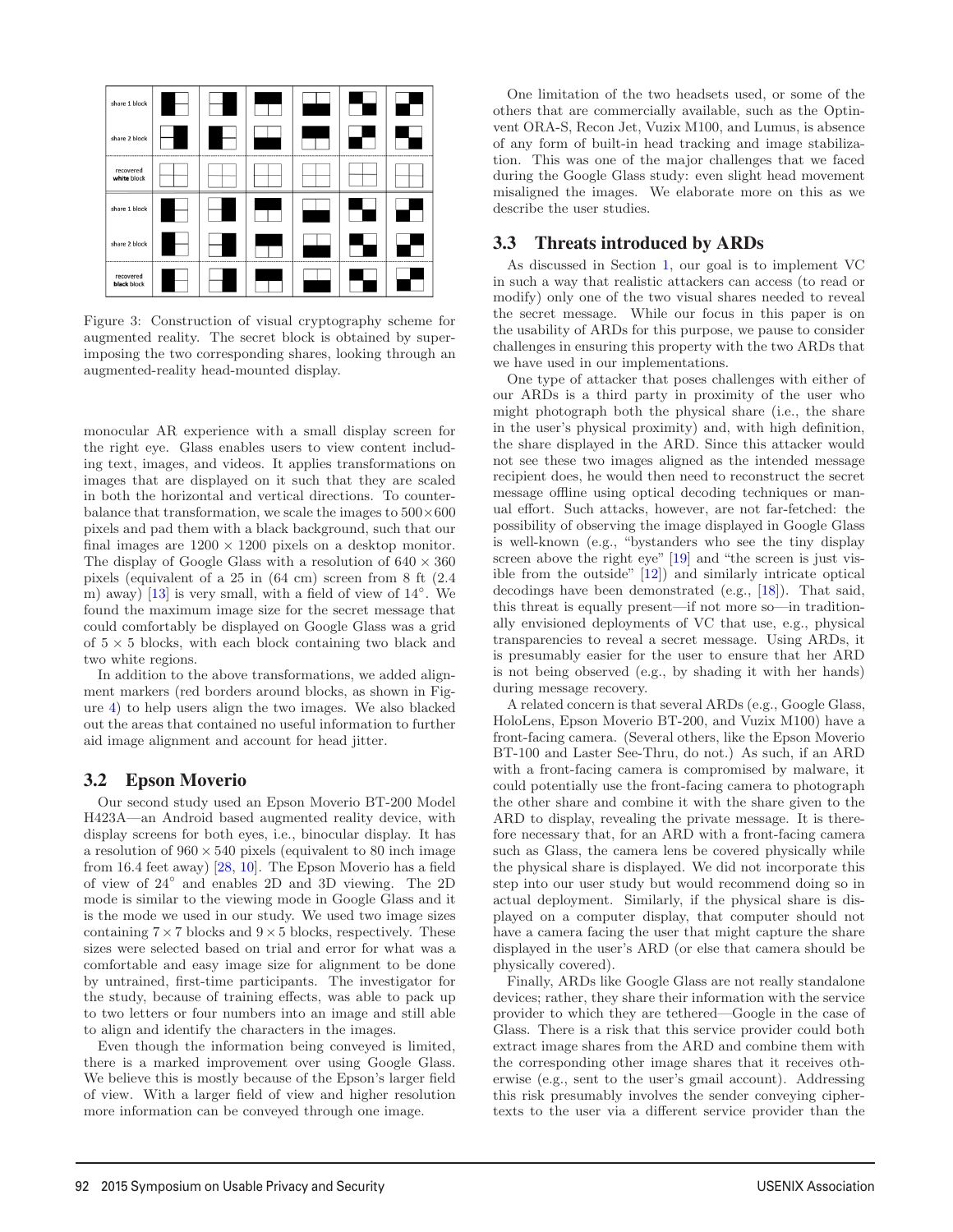one with which the ARD shares its contents, or to adopt an ARD that does not so freely share its contents with a service provider.

# 4. USER STUDIES

We conducted three user studies: a pilot user study using Google Glass, an improved formal study using the Epson Moverio ARD, and an online user study using Mechanical Turk. All our user studies were reviewed and approved by our university's IRB. In the pilot user study we gauged participants' ability to align visual shares and discern the overlaid information from noise. In the Moverio user study, participants decoded letters and numbers, and we also investigated their ability to recognize modifications to the decoded plaintexts. In the Mechanical Turk study we assessed users' ability to detect modifications to individual image shares. The pilot user study and the formal user study were conducted over a period of two weeks each. The formal user study was conducted three months after the pilot user study.

# 4.1 Participant Demographics

The pilot study had 31 participants: 22 male and 9 female. Out of the 31 participants, 19 were aged between 18-25, 9 between 26-35 and 3 between 36-45. Of the 31 participants, 8 wore prescription glasses. In the formal study, there were 30 participants, of which 23 were male and 7 were female. The age groups included 17 participants between 18-26, 11 between 26-35, and 2 between 36-45. Of the 30 participants, 15 wore prescription glasses. Both participant groups consisted mostly of university students, staff, and faculty members. Recruitment was done through emails to department and student group mailing lists. We recruited participants this way because participants had to come to our office location (on our university campus) for participating in the study.

Given the nature of these studies, we believe the most important bias in our participant pools is that toward younger participants. While we do not claim that these participant groups enable us to generalize our results to the general population, we are hopeful that they should be representative of populations represented by these age groups. Results would vary for other population groups and can be explored as part of future work.

For the Mechanical Turk study, we had 50 participants, with 28 male and 22 female participants. The age groups were 14 between 18-25, 20 between 26-35, 12 between 36-45, and 4 between 46-55.

# 4.2 Pilot User Study

### *4.2.1 Training*

To acclimate users to the experience of using Google Glass, each user first underwent a brief training session on how to perform image navigation and alignment on the device. The training set comprised two stages: First, three photos not related to the study were displayed to demonstrate the act of navigation between pictures in Google Glass' image browser. Then, three images containing blocks (see Figure 4) were presented to the user as practice for the actual task. The users were asked to align the blocks on Glass and the monitor screen and report which blocks were white. During this training phase, the participants were provided guidance if they responded incorrectly.

5

In the training phase and in task 1 below, each recovered message was a Braille character. We used Braille characters because they fit well in a  $5\times3$  block grid we used with Glass. A Braille character is a three-row, two-column grid with raised "dots" in some cells that can be felt. The locations of these dots in the grid indicate a character (e.g., see [1]). We used a white block to correspond to a raised dot and a black block to correspond to the absence of a raised dot. Our choice of Braille for this pilot study was primarily due to the simplicity of this mapping of Braille characters to VC, and of course not because we intend for blind persons (the primary users of Braille) to make use of VC or AR. The participants were not told that the recovered messages should be Braille characters and no knowledge of Braille was required.

### *4.2.2 Task Descriptions*

After training, the participants were given three tasks. In each task, each participant was given a set of image pairs (one in Glass and one on the computer monitor) and asked to overlay and align the images on Glass and the monitor to figure out which blocks were completely white. The participant then had to note this down on a sheet of paper before moving on to the next pair of images in the set. A  $3 \times 2$ grid was drawn on the paper for each image pair, and the participants marked the observed white blocks on the grid. Each participant filled out a questionnaire after completing each of the three tasks and then a final questionnaire after all tasks were completed.

Each participant was timed for each image pair presented. The timed duration included the time taken to navigate to the image on Google Glass as well as the monitor, align the two image shares, identify the white blocks, and note their locations on a sheet of paper.



Figure 4: Image shares for Braille character "i"

Task 1: Task 1 had five image pairs; an example image pair is shown in Figure 4. The image pairs in this task were shares of randomly chosen English Braille characters. All the participants were presented a different set of image pairs. The participants had to write down which blocks in the recovered plaintext were white.

Task 2: This task was similar to the previous task but the images were shares of a  $3 \times 3$  grid of blocks with at most one white block, e.g., see Figure 5. The location of the white block (if any) was chosen uniformly at random. There were five image pairs in this task, and the participants were asked to write down which block in each recovered plaintext (if any) was white by writing the white block's number, with the upper left corner being block one, the lower-right corner being block nine, and numbers incrementing along rows (like a telephone keypad). If there was no white block, the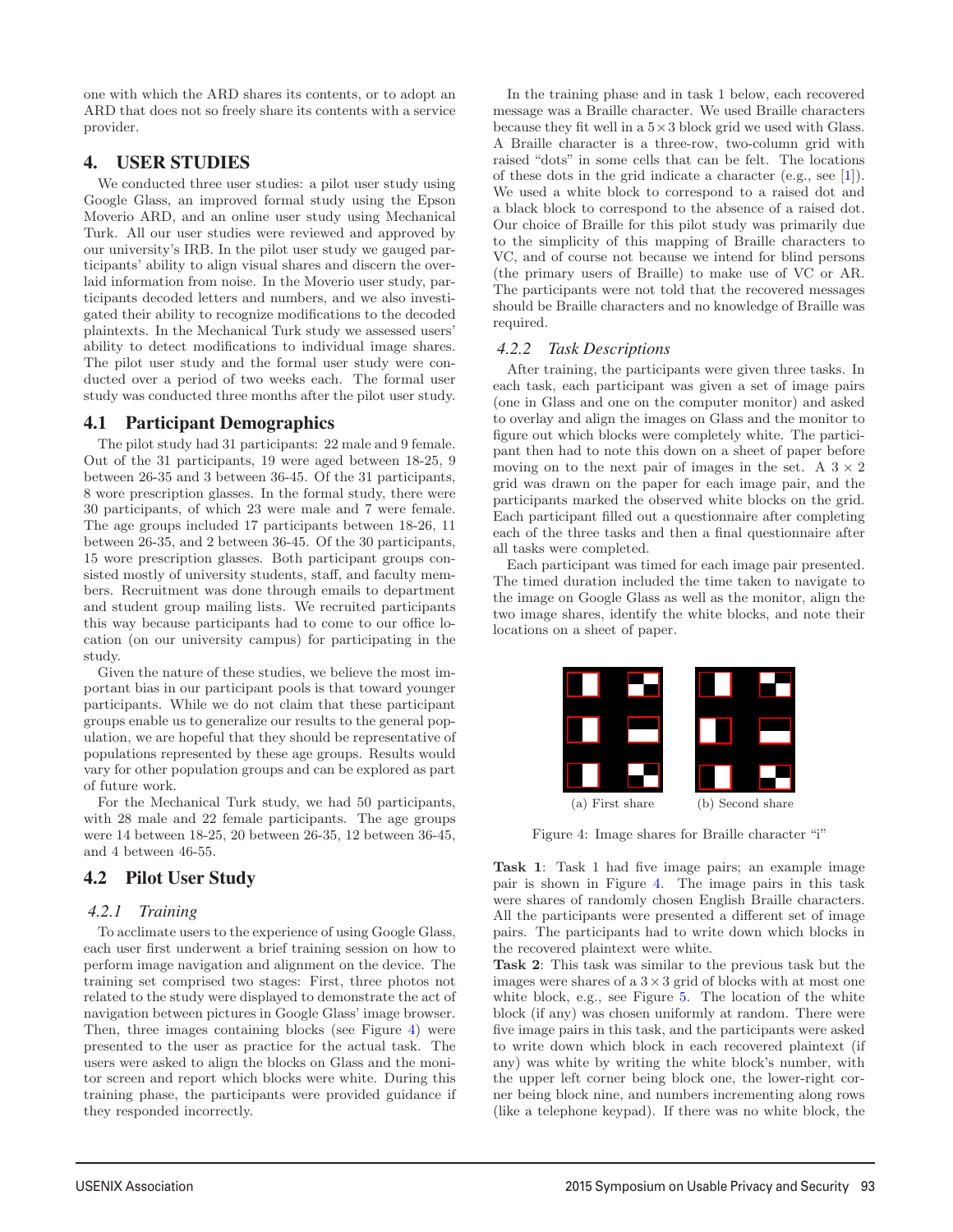

Figure 5: Image shares for the number 5 in pilot study (Section 4.2)

participant was instructed to write a zero. We chose this task design because the majority of the population is familiar with this number-pad pattern, and given the limitations of using VC with Google Glass in its current form, this was a viable way to convey numbers.

Task 3: The images used in this task had the same layout as in task 2. Each participant was given three pairs of images and asked to indicate which block (if any) of the recovered plaintext was white. However, unlike in task 2, all three visual shares were displayed side-by-side at the same time on the monitor. The participants still had to navigate the image shares on Glass, however, and overlay the shares on Glass with the shares on the monitor from left to right until completing the task. We chose this task design to test the ease of alignment when more than one physical share was displayed on the monitor. For this task all the participants were given shares for the same three numbers, which (for no particular reason) was the room number of the room where the study was conducted.

#### *4.2.3 Results*

Figure 6 presents the distribution of average plaintext recovery time per participant, i.e., averaged over all image pairs in the task indicated on the horizontal axis. A timer running in the background captured the time spent per image. As soon as a participant navigated to the next image, the timer for that image started.

Each box in this plot consists of three horizontal lines, which indicate the 75th, 50th (median), and 25th percentiles of the average time per participant. Whiskers extend to cover the lowest (highest) point within  $1.5\times$  the interquartile range of the lower (upper) quartile. There was no significant decrease in time spent per image pair as a participant progressed through an individual task.

There is noticeable variation in the amount of time spent by users per image pair, ranging from a few seconds to as large as 40 seconds. For identifying the white blocks in the recovered plaintext, the users not only had to attune themselves to what they are looking for but also use a new technology—all of the users were first-time users of Google Glass.

There is no relationship between error rates and timing data. Participants who identified the decoded plaintext incorrectly may or may not have spent little or more time on those visual shares. Participants who had a higher error rate did not on average take longer than participants who had no errors. A total of 9 participants out of 31 decoded at least one plaintext incorrectly. Table 1 shows the number of



Figure 6: Box plot showing average plaintext recovery time per participant, i.e., averaged over the number of plaintext recoveries in the task on the horizontal axis, in the pilot study (Section 4.2).

|             |    | Task 1 Task 2 Task 3 |     |
|-------------|----|----------------------|-----|
| All correct | 22 | 28                   | 27  |
| 1 incorrect | 6  | 3                    |     |
| 2 incorrect |    |                      |     |
| 3 incorrect |    |                      | N/A |
| 4 incorrect | 2  |                      | N/A |
| 5 incorrect |    |                      | N/A |

Table 1: Number of participants per error number in pilot study (Section 4.2)

participants that made the number of errors indicated in the leftmost column. A total of 403 image pairs were presented to the participants, out of which 16 occurrences were incorrectly identified. One interesting observation is that if the participant made no error in the first task, then they made no errors in the subsequent tasks.

It was harder for participants wearing prescription glasses to clearly see images on Glass and align them, as indicated by them on the questionnaires. Some participants reported discomfort using Google Glass as they were left-eye dominant. We moved to the Epson Moverio in the second study to address these issues. Many participants reported that the alignment was hard because their heads would not stay completely still and they were thus unable to figure out if a particular block of the recovered plaintext was white or not. As there is no form of head tracking or image stabilization in Google Glass, this was a problem. We modified the design of the second user study based on this information. Some users also reported that they took longer on images because they had to recall which blocks were white while marking their answers down on the sheet. Based on this, we changed the design of the next study so that the users did not have to write down what they see.

### 4.3 Formal User Study

6

For the second user study we used an Epson Moverio BT-100, an Android-based ARD [10]. Unlike Google Glass, the Moverio presents content for both eyes, i.e., it is has a binocular display. However, we found the alignment to be tedious in a binocular setting; therefore, we used the Moverio only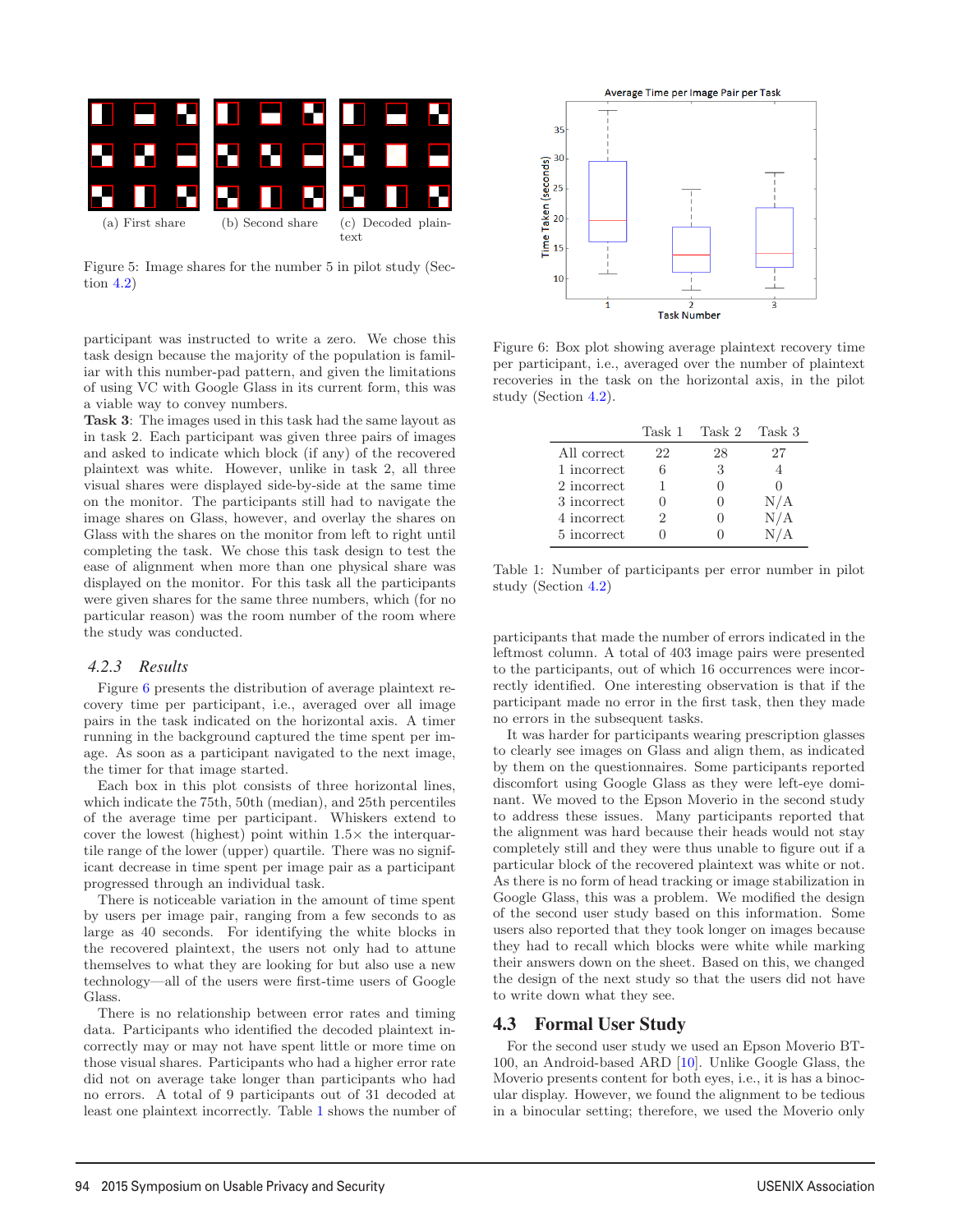

Figure 7: Chin rest setup for the formal user study.

as a monocular headset, but allow the users to select either the left- or the right-eye display.

Similar to Google Glass, the Epson Moverio does not have image stabilization or head tracking capabilities to account for head jitter. To compensate for this, we provided a chin rest to the participants (see Figure 7). The chin rest stand also situated the ARD on a small platform for added support.

One visual share was displayed on the Epson Moverio and the other was displayed on a monitor. To enable image alignment, participants could move and scale the visual share displayed on the monitor. An Xbox controller was used for this purpose. The participants reported their observations (what they were asked to report varied based on the task) and the investigator noted them. At the end of the study, participants filled out a questionnaire. The questionnaire aimed to capture their confidence levels as the study progressed, as well as participant demographics.

#### *4.3.1 Training*

As in the pilot user study, the participants underwent a short training. Participants were given examples of the images they would be viewing and descriptions of the tasks. Through a presentation and practice session on the setup, participants were familiarized with the tasks. The decoded plaintext consisted of individual letters and numbers that resemble a 14-segment LED display font, as in Figure 8. After the training, participants took a 1-2 minute break. Each task was described again as participants started the tasks.

# **ABCDEFGHIJKLMNOPQ** RSTUVWXYZI234561890

Figure 8: 14-segment LED font used for displaying letters and numbers in the study described in Section 4.3

#### *4.3.2 Task Descriptions*

There were three tasks in the study. Each task involved a set of ten image pairs. In each of the tasks, participants aligned the image pairs (visual shares) and identified the decoded plaintext character. They also reported other characteristics of the decoded plaintext for tasks 2 and 3. The participants were timed for each image pair presented; this included the time taken to navigate to the next image pair, identify the characteristics of the decoded plaintext requested in each task and report their observations. A participant had to align only the first image pair of each task; the rest of the image pairs would retain that alignment, unless the user shifted her position.

Task 1: In task 1, users simply identified the decoded characters. Each participant was given ten image pairs that encoded random characters—five numbers and five letters. Upon overlaying the two visual shares on the Epson's display and the monitor, the letter or number was revealed, as in Figure 9.



Figure 9: Image shares for letter 'H' (Section 4.3)

Task 2: In the second task, we first reiterated to the participant what constitutes a legal decoded plaintext image, namely one in which the blocks that form a character have all regions white (illuminated) and all other blocks have exactly two black and two white regions. All participants were given ten image pairs, where the decoded plaintext of each pair was a letter. For each image pair, we asked participants to identify the letter in the decoded plaintext, identify whether the plaintext is legal, and if not, to count the number of blocks that made it illegal—i.e., blocks that are part of the letter but not wholly white, or blocks not part of the letter that are not half-black and half-white. Here we call such blocks nonconforming. All decoded plaintexts in task 2 had between one and six nonconforming blocks, though we did not inform the participants that all decoded plaintexts in the task were illegal.

All participants were given the same image pairs in this task, and the plaintexts decoded from these image pairs were chosen to include "confusing" letters. For example, nonconforming blocks at particular locations can cause confusion especially between 'F' & 'E', 'O' & 'U', and 'T' & 'I'. Six of the ten image pairs provided to participants were intentionally chosen to yield one of these letters, and nonconforming blocks were positioned in their decoded plaintexts so as to maximize confusion. Examples of decoded plaintexts for these three letter pairs are shown in Figure 10.

Task 3: In task 3, each decoded plaintext had a "content" and "non-content" part, as suggested by Naor and Pinkas [25] to increase the likelihood of detecting adversarial manipulation of an image share (see Section 2.1). The content part carries the message, in this task a number. The non-content part contains no meaningful information and is made up of blocks of all the same "color", i.e., blocks that all have exactly two black and white regions (i.e., "black") or blocks that all have four white regions (i.e., "white"). For the purposes of our study, in a legal decoded plaintext, each block of the non-content part has exactly two black and two white regions. Thus, an illegal plaintext is simply one containing white blocks in its non-content part. These are the nonconforming blocks as shown in Figure 11.

The content part of a plaintext could be either on the left or the right of the plaintext image. There was a shift from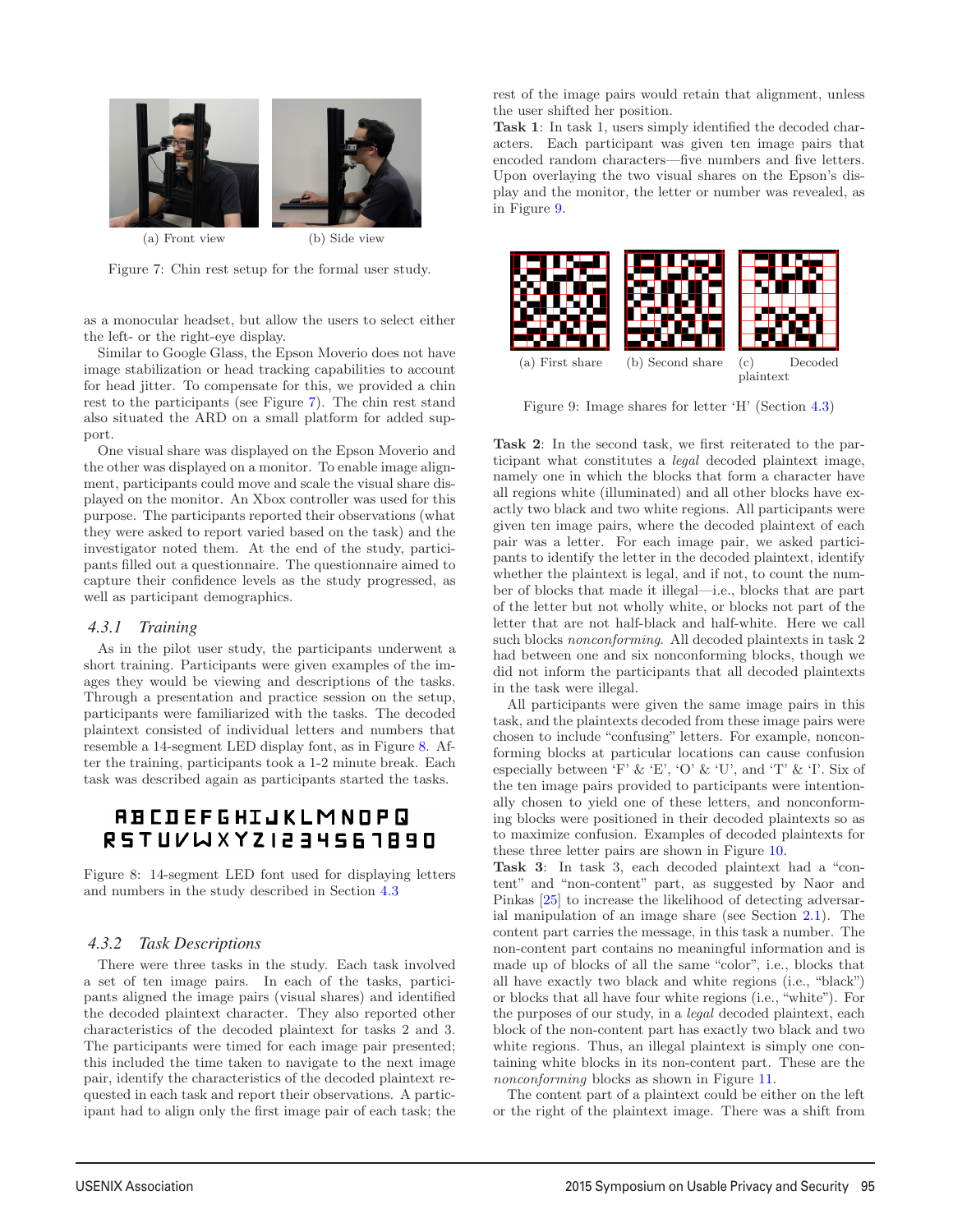

(a) 'F' with four nonconforming blocks in bottom row, or 'E' with six nonconforming blocks in bottom row

(b) 'O' with three nonconforming blocks in top row, or 'U' with three nonconforming blocks in top row (c) 'T' with five nonconforming blocks in bottom row, or 'I' with six nonconforming blocks in bottom row

Figure 10: Decoded plaintexts for three image pairs with nonconforming blocks to maximize confusion between (a)  $F' \& E'$ ; (b) 'O'  $\&$  'U'; or (c) 'T'  $\&$  'I'; used in task 2 of study described in Section 4.3



Figure 11: Decoded plaintexts obtained upon overlaying visual shares in task 3.The content part is on the right side and the non-content is on the left. (a) shows a legal image with non-content region containing only blocks with two black and two white regions; (b) shows an illegal image with malformed white-blocks in the non-content region.

right to left once during the task. The participant was told that a switch would be signaled by an all-white non-content region (a few nonconforming blocks notwithstanding); i.e., this was a signal that the next decoded plaintext would have its non-content region on the other side from its present location. If the non-content region was all-black (again, aside from a few nonconforming blocks), then the non-content region would be on the same side in the next decoded plaintext. The participants were asked to report for each decoded plaintext whether the content was on the left or the right, report the alphanumeric character they decoded, and report if the non-content part was legal and, if not, the number of nonconforming blocks it contained.

In doing so, the task evaluated users' ability to detect nonconforming blocks in a non-content area. The number of nonconforming blocks in this task ranged from 0 to 10. We also observed the minimum number of nonconforming blocks needed in the non-content part of a decoded plaintext in order for users to be able to discern the plaintext as illegal.

### 4.4 Mechanical Turk Study

An adversary in possession of an image share might attempt to modify blocks in the image share to change the meaning of the decoded plaintext. For example, by flipping the black and white regions in the image-share block, the adversary changes whether the corresponding block in the decoded plaintext is black or white. However, to predict



Figure 12: Image share with nine malformed block shares (Section 4.4)

the resulting block color in the decoded plaintext, he must know the color of that block in the original decoded plaintext, i.e., prior to flipping the black and white regions. If he does not know the color of the original decoded plaintext block, he can nevertheless increase the chances that it is turned to white by modifying the block in his image share to have three (or four) white regions, instead of only two. In prior implementations of VC, detecting such malformed blocks may go undetected in an individual share because of the small sizes of the blocks. However, in our implementation, detecting these malformed blocks in an image share (i.e., blocks that do not have exactly two black regions and two white regions) is feasible and can be an an important step to detecting an adversary's manipulation of that share.

We conducted an online user study on Amazon Mechanical Turk to evaluate users' ability to do so. Each participant was given the same 20 image shares in a random order and was asked to identify whether each contains any malformed blocks and, if so, how many. Note that each image was an image share, and so there was no other meaningful information in the image share. An example is shown in Figure 12. This image share has nine malformed blocks that are all next to each other in a group. The malformed blocks could also be positioned randomly in the image share.

One of the goals of the study was to observe the differences in identifying randomly positioned malformed blocks and grouped malformed blocks. Hence, the set of images given to the users was a mix of both: there were eight image shares with randomly positioned malformed blocks, eight image shares with grouped malformed blocks, one image share with one malformed block, and three image shares with no malformed blocks. We also explored the least number of malformed blocks (both grouped and random) that enabled participants to reliably discern that an image share is illegal. The presence of grouped malformed blocks is a characteristic of the attacks described by Chen et al. [6].

At the end of the study the participants filled out a questionnaire to capture demographics and their confidence as the study progressed.

### 5. RESULTS

This section presents the results and analysis from the formal user study (Section 5.1) and the Mechanical Turk user study (Section 5.2).

#### 5.1 Formal User Study Results

#### *5.1.1 Timing data*

8

Figure 13 shows the average time for decoding plaintext taken by the users in each of the tasks. Of particular interest is the first task since it reflects the amount of time taken to identify the letters or numbers. For tasks 2 and 3, the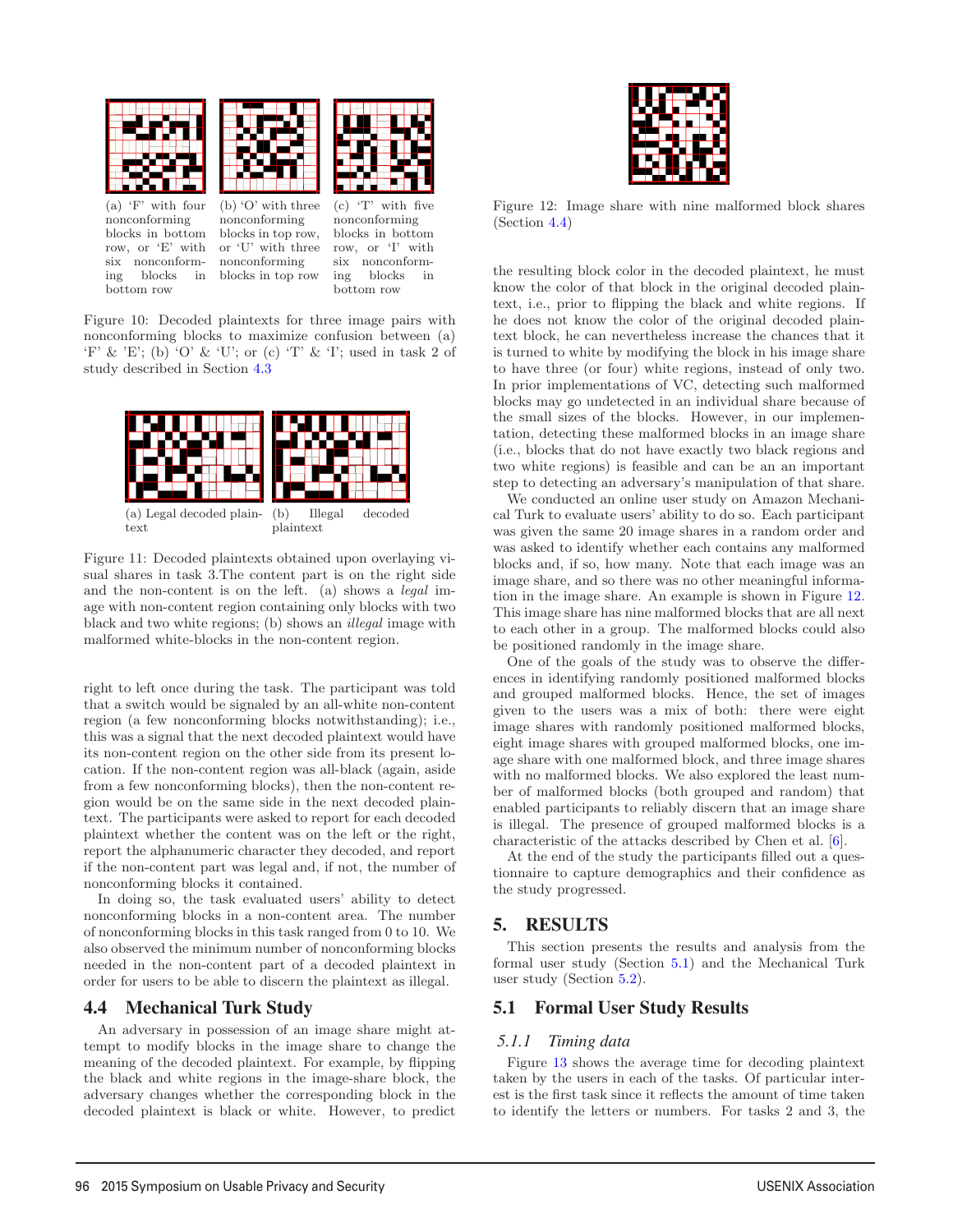

Figure 13: Boxplot showing the average time for plaintext decoding (excluding the first) per participant, in each of the three tasks as described in Section 4.3

|               | Relation between Correlation coefficient | p-value                   |
|---------------|------------------------------------------|---------------------------|
| Tasks 1 and 2 | 0.7285                                   | $5.0144 \times 10^{-06}$  |
| Tasks 2 and 3 | 0.6679                                   | $5.50604 \times 10^{-05}$ |
| Tasks 1 and 3 | 0.3867                                   | 0.0348                    |

Table 2: Correlation between task times based on Pearson correlation in user study described in Section 4.3

reported times include the time taken to count the number of nonconforming blocks. The actual time to identify the characters and simply the presence of nonconforming blocks in the decoded plaintext is lower. Figure 13 does not take into consideration the time taken for the first image in each task. For the first image in each task, users spent a considerable amount of time initially aligning the image shares, yielding an outlier that dramatically skews the averages per task. The time taken to initially align the image shares ranged from 18.49 to 313.32 seconds in the first task; 11.94 to 303.16 seconds in the second task; and 27.4 to 280.79 seconds in the third task.

There is a correlation between the time taken in the different tasks on a per-user basis. Table 2 shows the Pearson correlation coefficients and corresponding p-values for each of the timing relations. Participants who took longer on either task 1 or 2 were likely to spend more time in task 2 or 3. A stronger correlation was observed between timing in consecutive tasks, i.e., between tasks 1 and 2 and between tasks 2 and 3. We also found a correlation between time taken in task 3 and image clarity (see Section 5.3.1).

#### *5.1.2 Error Rates*

In each task the participants reported the characters they observed. In task 1, 26 out of 30 participants identified all images correctly, and the remaining 4 participants identified 9 out of 10 images correctly. In task 2, 28 participants identified the letters in all the images correctly, one participant identified 9 images correctly, and one participant identified 8 images correctly. In task 3, 27 participants identified the number in the images correctly, two participants identified 8 images correctly, and one participant identified 9 images correctly. This indicates that users were able to clearly identify the letter or number being conveyed. The participants who made mistakes identifying characters in task 2 had also made errors in task 1. Two out of the three participants

who made errors in identifying the numbers in task 3 also decoded the plaintexts incorrectly in tasks 1 and 2.

In tasks 2 and 3, we also evaluated users' ability to recognize illegal decoded plaintexts using the definitions of illegal given in Section 4.3.2. In these tasks, the participants were asked to identify whether the decoded plaintexts were illegal and, if so, report the number of observed nonconforming blocks.

Nonconforming blocks represent an attacker's active modifications observable in the decoded plaintext (see Section 2.1). In task 2, all decoded plaintexts were illegal, and in task 3, there were seven illegal plaintexts out of ten. Figure 14 shows the percentage of participant responses identifying a decoded plaintext as illegal as a function of the number of nonconforming blocks present in the plaintext. For both tasks 2 and 3, as the number of nonconforming blocks increases, more participants indicated that a decoded plaintext was illegal. Participants were able to discern that an image was illegal even when only one nonconforming block was present in the plaintext. In task 3, 97% of user responses correctly identified the legal plaintexts.

In task 2, participants were given (among others) images with the letters 'F', 'O' and 'T'. As discussed in Section 4.3, we suspected that the presence of nonconforming blocks could easily cause these letters to be confused with other letters. All participants identified these letters or plausible alternatives: specifically, participants identified each 'O' as either 'O' or 'U', each 'T' as 'T', and each 'F' as 'F', 'E', or 'P'. However, in reporting our results, we considered a participant's response as correct only if she also reported the presence of nonconforming blocks (i.e., that the plaintext was illegal).

As seen in Figure 14a, when there were five nonconforming blocks in task 2, there was a decrease in the number of responses that correctly identified a plaintext as illegal. In task 2, the only letter with five nonconforming blocks was the letter 'K'. The nonconforming blocks did not obscure the letter, nor did they cause the 'K' to closely resemble another character. This may have led participants to conclude that the image was legal.

In task 3, participants were also asked to report whether the content was on the left or the right. There was a shift from right to left once during the task, which all 30 users were able to correctly ascertain.

Figure 15 presents the number of nonconforming blocks reported versus the actual number of nonconforming blocks in the decoded plaintext. In Figures 15a–15b, the thicker red line indicates the median value. The bottom and top bars represent the 1st and the 3rd quartiles, respectively. A single line indicates that these quartiles are the same. A median value that is the same as the 1st quartile or the 3rd quartile indicates a skew in the responses.

The plots indicate that the participants erred toward reporting fewer nonconforming blocks than actually were in the plaintexts, and as the number of nonconforming blocks increased, the reported nonconforming blocks also increased. It is important to note that despite not being able to identify all the nonconforming blocks, 89.33% of decoded plaintexts in task 2 and 96% in task 3 were correctly identified as illegal by the participants. In a real-world scenario, this ability to distinguish between illegal and legal plaintexts can be considered more important than identifying the exact number of nonconforming blocks.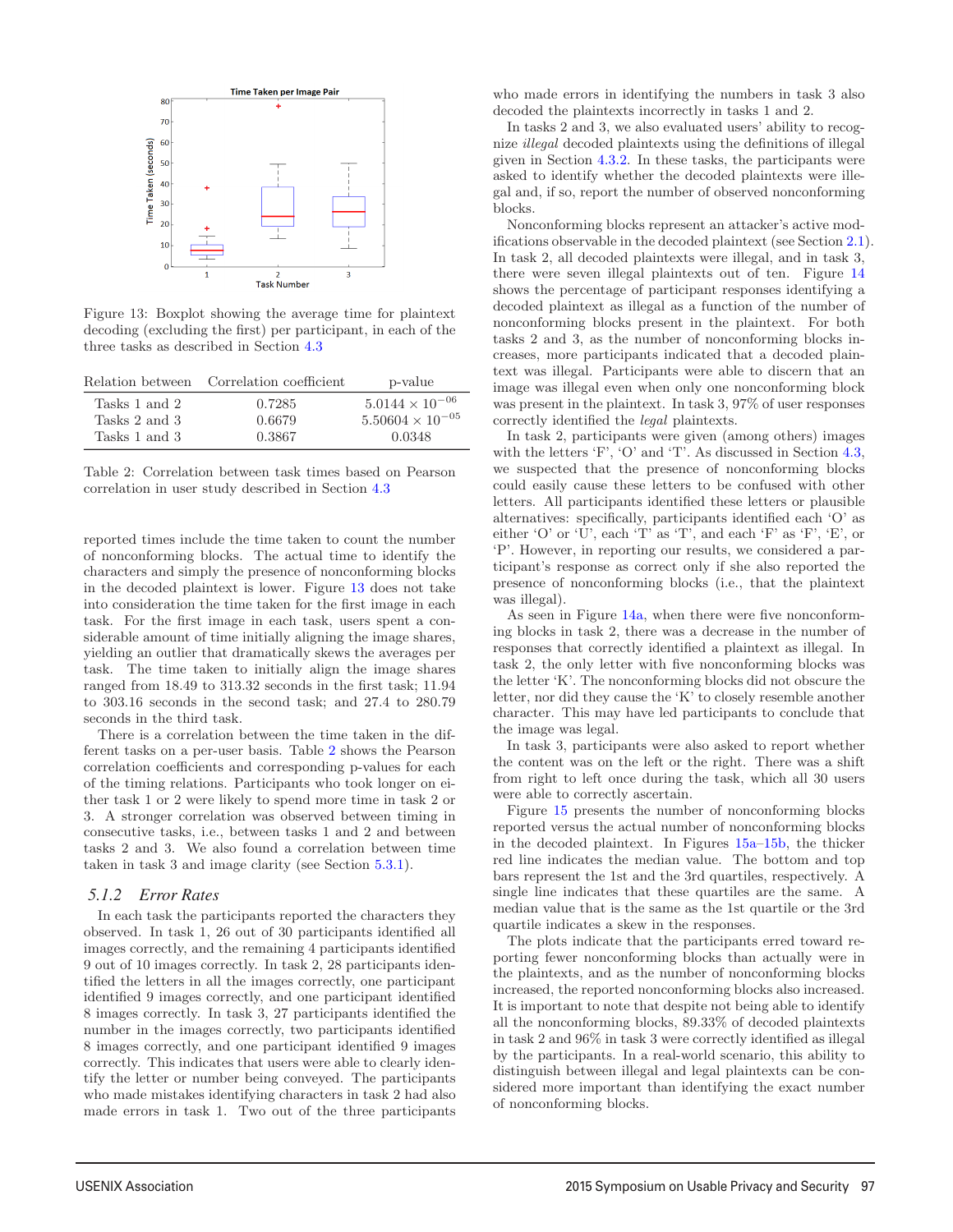

Figure 14: Fraction of responses indicating plaintexts as legal or illegal based on the number of nonconforming blocks present in plaintext (Section 4.3)

The number of participants who were able to correctly identify nonconforming blocks in task 3 is more than that in task 2 as indicated by Figure 16. This is not surprising: In task 3, participants were asked to look for white blocks in a region expected to have all black blocks (or vice versa), while in task 2, the nonconforming blocks could potentially be part of the character. This highlights the importance of using a non-content region as an aid for detecting potential modifications made by an adversary.

Based on the observations from our user study, use of visual cryptography with the aid of augmented reality displays seems promising, despite the challenges that need to be overcome. Our participants were able to discern the characters being conveyed to them, and they were also able to recognize active modification of the decoded plaintexts. It appears the assumptions of the visual cryptographic literature about the capabilities of the human visual system hold true in an augmented reality setting.

### 5.2 Mechanical Turk Results

In this study, participants were asked to detect malformed blocks in an image share, i.e., blocks that do not have exactly two black regions and two white regions. All 50 participants were able to correctly identify legal image shares, i.e., with no malformed blocks. However, none of the participants were able to detect illegal image shares containing only one malformed block, except for one user who reported that there were four malformed blocks in that image share. All participants correctly identified the remaining 25 illegal image shares as illegal. There was one participant who reported a large number of malformed blocks for most image shares; perhaps the participant did not clearly understand the instructions and was counting the number of regions within malformed blocks, as opposed to the number of malformed blocks.

All the participants correctly identified all image shares with grouped malformed blocks as illegal. However, not all

10



Figure 15: Number of nonconforming blocks reported by participants versus actual number of nonconforming blocks present in plaintext (Section 4.3)

participants detected that an image share was illegal for the case of randomly positioned malformed blocks, as indicated by Figure 17. In this case, though, as the number of malformed blocks increased, the number of participants who indicated that the image shares were illegal also increased. Mechanical Turk users typically spent less than 45 seconds per image.

The number of randomly positioned malformed blocks in an image share was 3, 4, 5, 6, 7, 9, 10, or 12. The number of grouped malformed blocks in an image share was 4, 5, 6, 7, 9, 10, 12, or 13. Figure 18 shows the number of participants who reported all the malformed blocks in an image share, for a given number of malformed blocks. It shows that participants were better at detecting malformed blocks that were grouped together in the image share, as opposed to randomly positioned malformed blocks. However, there is a slight decrease in the number of participants who were able to detect all the randomly positioned malformed blocks as the number of malformed blocks increased. Figure 18 reports the number of participants who reported the exact number of malformed blocks. The number of participants who reported  $12 \pm 2$  malformed blocks for the image share with 12 malformed blocks is 47. So even though the participants reported the incorrect number of malformed blocks, they were within a close range.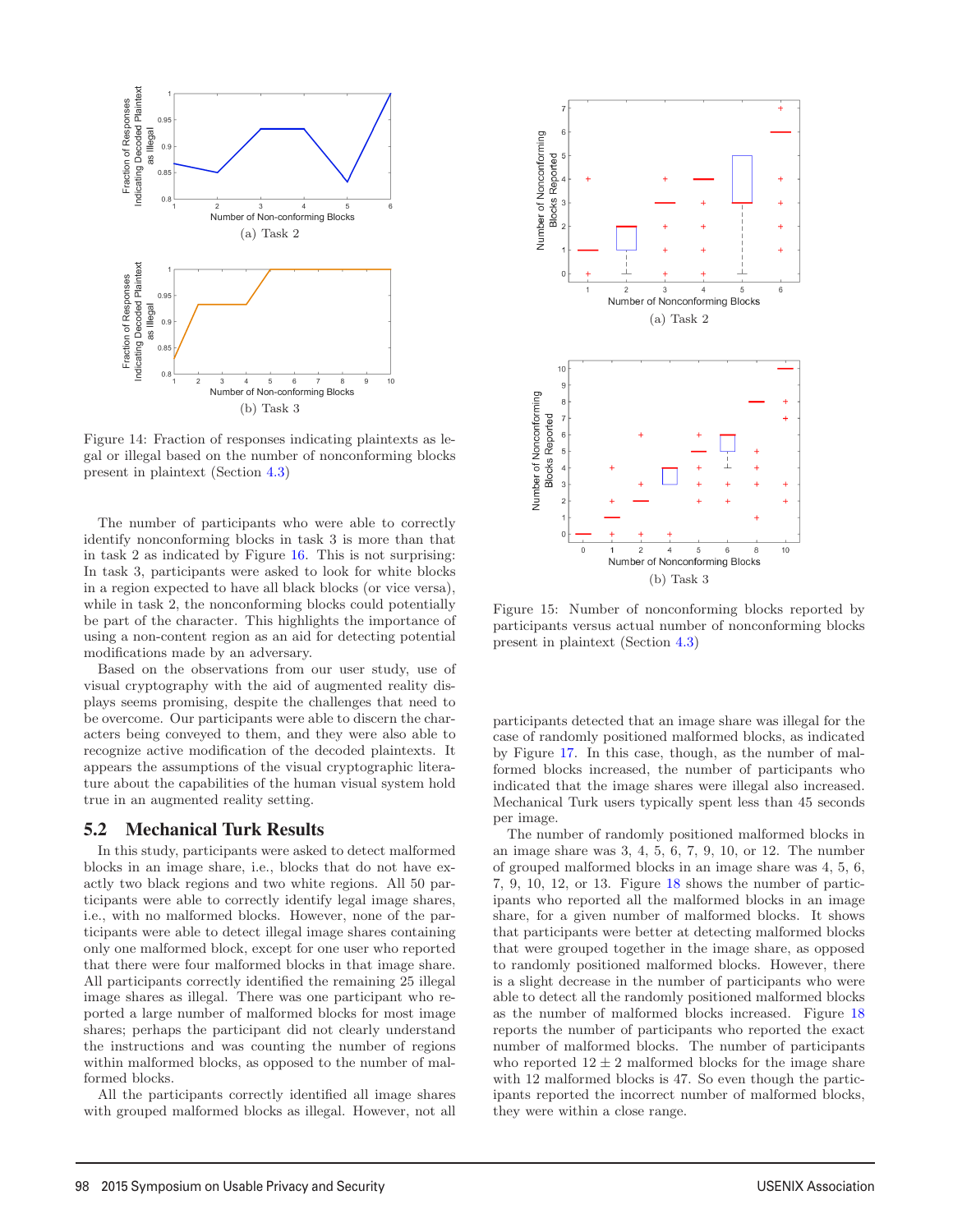

Figure 16: Fraction of nonconforming blocks reported by each participant in task 2 and 3, described in Section 4.3



Figure 17: Number of participants who indicated that image shares with randomly positioned malformed blocks were illegal (Section 4.4)



Figure 18: Number of participants who correctly identified all the malformed blocks in an image, whether the malformed blocks were randomly positioned or grouped as described in Section 4.4

Figure 19 shows the number of malformed blocks reported by participants versus the actual number of malformed blocks present in an image share, for both randomly positioned and grouped malformed blocks. For both cases, there was an increase in reported blocks as the actual number of malformed blocks increased. Figure 19 also shows that the participants erred on the side of reporting fewer malformed blocks than were actually present in the image. Again, participants could recognize illegal image shares even if they could not recognize all the malformed blocks. In order to detect an attacker's modification of one share, it would suffice for a user to recognize the image share as illegal, rather than count the



Figure 19: Number of malformed blocks reported versus number of malformed blocks present in the image share (Section 4.4)

(b) Grouped malformed blocks

exact number of malformed blocks. However, we explored the ability of participants to detect and count different number of malformed blocks, to determine the minimum number of malformed blocks needed to identify an image share that has been modified.

#### 5.3 Questionnaire Responses

11

The formal user study and the Mechanical Turk survey posed questions to participants about demographics and their perceptions about their own performance during the tasks (see Appendix A for the questionnaires).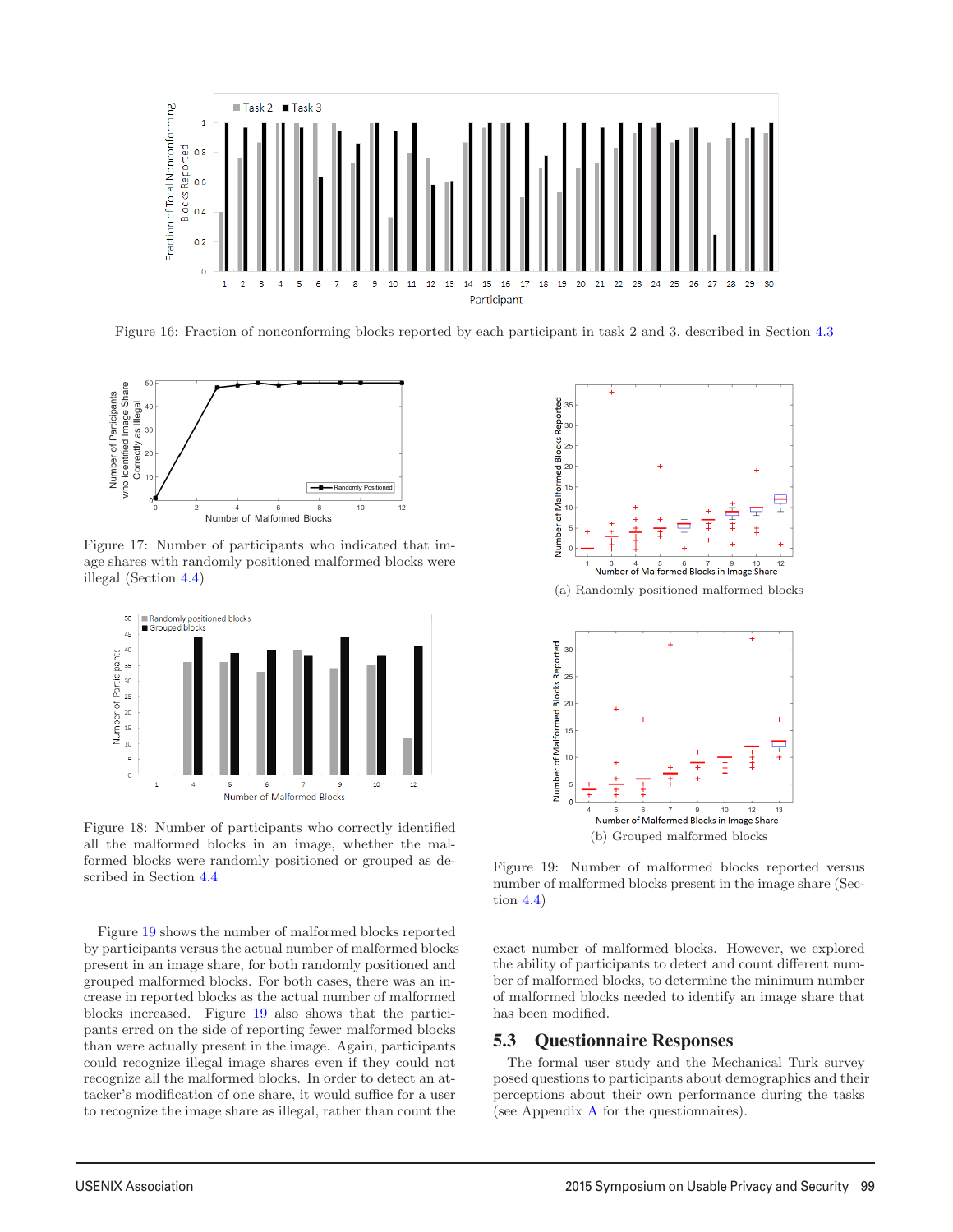#### *5.3.1 Formal User Study*

We measured reported confidence, character identification in decoded plaintexts, nonconforming block recognition in decoded plaintexts, and image clarity with regard to the decision process. Participants also indicated if they used prescription glasses during the study and, if so, how glasses impacted the ease-of-use of the ARD and image alignment.

Half of our participant population wore prescription glasses during the study. During the pilot study with Google Glass, prescription glasses had proved to be a hindrance for image clarity, alignment, and ease of use. In the formal user study that was not the case. We attribute this improvement to the Epson's form factor, which makes the ARD easier to use, as compared to Google Glass, while wearing glasses. In the formal user study we found no correlation between reported image clarity and use of prescription glasses. Participants wearing prescription glasses performed neither better nor worse in terms of accuracy or timing, compared to other participants.

However, a majority of the users indicated that clarity of the images was a challenge. In the study using Epson, 11 participants indicated that the images were somewhat clear, 2 indicated that they were neither clear nor blurred, 13 indicated that the images were somewhat blurred, 2 participants indicated that the images were blurred, and only 2 participants indicated that the images were clear. These can be explained by the challenges faced by ARDs, some of which are described in Section 2.2.

Participant perception of image clarity did play a role in timing in task 3: We found a correlation between reported image clarity and the total time taken by participants in task 3 (Pearson correlation coefficient of 0.4050, p=0.026). Larger time values corresponded to lower image clarity. However, we found no such significant relationship with the times taken in tasks 1 or 2, leading us to suspect that the participants' responses to the final questionnaire may have been influenced primarily by their performance during the last task. We found no other significant relationships between timing results, accuracy, and other information gathered in the questionnaires.

#### *5.3.2 Mechanical Turk User Study*

Perceived confidence levels and improvement in detection of illegal images were captured by the questionnaire at the end of the user study. We found no relationships between accuracy, the information gathered in the questionnaires, and demographics.

### 6. LIMITATIONS

Our participant pool was composed primarily of university students and younger population groups. This could have introduced a bias in our results—our participants were the type that understand basic concepts of augmented reality and secret messaging. Our results may not generalize to the entire population. Future work should examine whether our findings would persist for wider population groups.

We conducted the experiments in a dimly lit room, which is the ideal lighting for perceiving bright white light in the ARD as occluding the background. Strongly lit environments could possibly interfere with the user's recognition of the decoded plaintext. As the augmented reality community overcomes this challenge, lighting should no longer be a limiting factor for the use of VC with ARDs.

12

Due to hardware limitations, we were unable to do image stabilization for reducing head jitter, and so the formal user study was conducted using a chin rest in order to minimize head jitter. Though it does not completely eliminate jitter, the chin rest seemed to substantially improve the ease of aligning visual shares. As such, we believe that head jitter is a challenge that can be overcome with augmented reality displays (ARDs) that include head tracking and image stabilization [27].

The amount of information conveyed per image is limited. Our efforts to increase the block density of the images were constrained by the small field of view and limited resolution of both of the devices. With a 9◦ increase in field of view, from Google Glass to the Epson Moverio, we were able to increase the block density and convey individual letters and numbers. As ARDs improve their fields of view, we expect users to be able to decode multiple characters simultaneously, which would improve the bandwidth at which multi-character messages could be decoded. That participants invested a median of roughly 8 seconds to decode and recognize a plaintext character in our formal user study suggests that such advances (and user training) will be necessary for messaging via our approach to become practical for any but the most sensitive messages.

# 7. CONCLUSION AND FUTURE WORK

Using one-time pads for highly sensitive communications (e.g., in intelligence or diplomatic contexts) has a long history. In this paper we sought to modernize this technique by coupling visual cryptography (VC) with augmented reality displays (ARDs). Specifically, we explored how VC and ARDs can be leveraged to enable a user to receive a secret message without revealing that message to her ARD (or any other device acting in isolation). Our evaluation focused on the ability of users to decode VC-encrypted plaintexts using their ARDs. Through an initial pilot study and subsequent formal study, we demonstrated that users were able to effectively leverage VC via ARDs to decode a single character at a time, provided that head jitter can be addressed—which we did using a chin rest in our second study, but which should be addressable using image stabilization—and that the block density was not too high. Future studies involving ARDs with image stabilization would be useful.

We also measured the ability of users to detect active modification of a VC share by an adversary, both in our formal user study (by detecting nonconforming blocks in decoded plaintexts) and in a Mechanical Turk study (by detecting malformed blocks in image shares). Our studies showed that detecting such active attacks is feasible for most users, though not perfectly. To our knowledge, we are the first to verify the capabilities that are assumed of the human visual system by past work on modification detection in VC.

The limited bandwidth of VC using ARDs unfortunately would appear to limit its use to only the most sensitive contexts. However, there are various other VC schemes (e.g., [2, 3, 7, 14, 33]) that might offer different usability characteristics when used with ARDs. Exploring these possibilities, as well as new devices such as HoloLens and augmented-reality contact lenses, appear to be fruitful directions for new research.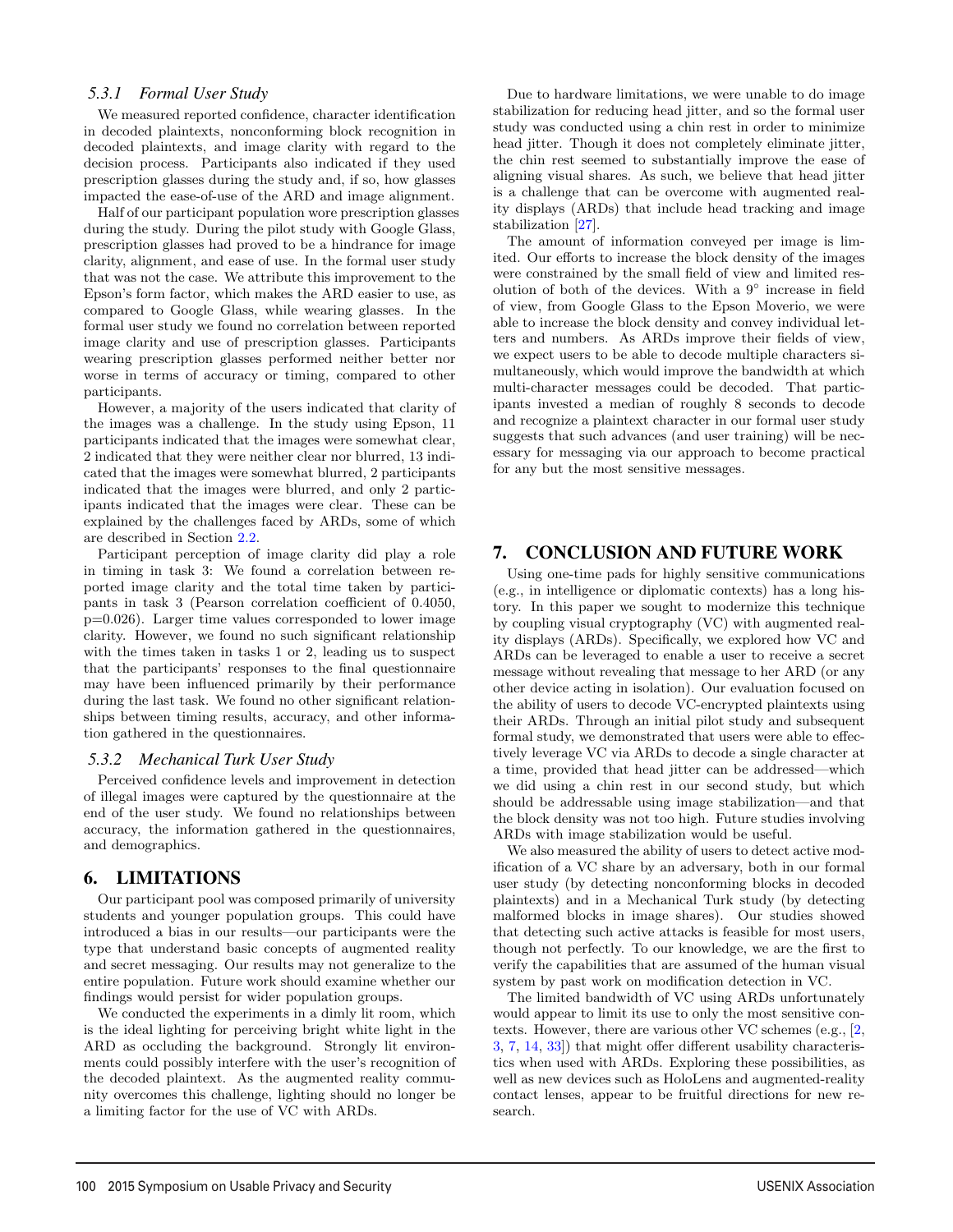### Acknowledgements

We are grateful to Prof. Henry Fuchs for useful discussions and for lending us the Epson Moverio device. We express our gratitude to Jim Mahaney for helping build the chin rest for our studies. We are also grateful to Andrew Maimone, True Price, and Kishore Rathinavel for useful discussions and their assistance with documenting the studies.

# 8. REFERENCES

- [1] American Foundation for the Blind. Braille Alphabet and Numbers.
	- http://braillebug.afb.org/braille\_print.asp/.
- [2] G. Ateniese, C. Blundo, A. De Santis, and D. R. Stinson. Extended capabilities for visual cryptography. Theoretical Computer Science, 250(1):143–161, 2001.
- [3] B. Borchert. Segment-based visual cryptography. 2007.
- [4] L. D. Brown and H. Hua. Magic lenses for augmented virtual environments. Computer Graphics and Applications, IEEE, 26(4):64–73, 2006.
- [5] T. P. Caudell and D. W. Mizell. Augmented reality: An application of heads-up display technology to manual manufacturing processes. In System Sciences, 1992. Proceedings of the 25th Hawaii International Conference on, volume 2, pages 659–669. IEEE, 1992.
- [6] Y.-C. Chen, D.-S. Tsai, and G. Horng. A new authentication based cheating prevention scheme in naor–shamir's visual cryptography. Journal of Visual Communication and Image Representation, 23(8):1225–1233, 2012.
- [7] S. Cimato, A. De Santis, A. L. Ferrara, and B. Masucci. Ideal contrast visual cryptography schemes with reversing. Information Processing Letters, 93(4):199–206, 2005.
- [8] P. Daponte, L. De Vito, F. Picariello, and M. Riccio. State of the art and future developments of the augmented reality for measurement applications. Measurement, 57:53–70, 2014.
- [9] R. De Prisco and A. De Santis. Cheating immune threshold visual secret sharing. The Computer Journal, 53(9):1485–1496, 2010.
- [10] Epson. Epson Moverio BT 100. http://www.epson.com/cgibin/Store/jsp/Product.do?sku=V11H423020.
- [11] B. Furht. Handbook of augmented reality, volume 71. Springer, 2011.
- [12] S. Gibbs. Google Glass review: useful but overpriced and socially awkward. http://www.theguardian.com/ technology/2014/dec/03/google-glass-reviewcuriously-useful-overpriced-socially-awkward, Dec. 2014.
- [13] Google. Google Glass. http://support.google.com/ glass/answer/3064128?hl=en&ref\_topic=3063354.
- [14] Y.-C. Hou. Visual cryptography for color images. Pattern Recognition, 36(7):1619–1629, 2003.
- [15] C.-M. Hu and W.-G. Tzeng. Cheating prevention in visual cryptography. Image Processing, IEEE Transactions on, 16(1):36–45, 2007.
- [16] D. Kahn. The Codebreakers: The Story of Secret Writing. The New American Library, Inc., New York, NY, 1973.

- [17] Kaspersky Labs' Global Research & Analysis Team. Equation: The death star of the malware galaxy. http://securelist.com/blog/research/68750/ equation-the-death-star-of-malware-galaxy/, Feb. 2015.
- [18] B. Laxton, K. Wang, and S. Savage. Reconsidering physical key secrecy: Teleduplication via optical decoding. In 15th ACM Conference on Computer and Communications Security, Oct. 2008.
- [19] M. Liedtke. Review: 1st peek through Google Glass impresses. http://www.scmp.com/lifestyle/ technology/article/1295459/review-1st-peekthrough-google-glass-impresses, Aug. 2013.
- [20] M. A. Livingston, J. L. Gabbard, J. E. Swan II, C. M. Sibley, and J. H. Barrow. Basic perception in head-worn augmented reality displays. In Human Factors in Augmented Reality Environments, pages 35–65. Springer, 2013.
- [21] A. Maimone, D. Lanman, K. Rathinavel, K. Keller, D. Luebke, and H. Fuchs. Pinlight displays: wide field of view augmented reality eyeglasses using defocused point light sources. In ACM SIGGRAPH 2014 Emerging Technologies, page 20. ACM, 2014.
- [22] Mandiant. APT1: Exposing one of China's cyber espionage units. http://intelreport.mandiant.com/, 2013.
- [23] Microsoft. Microsoft HoloLens. http: //www.microsoft.com/microsoft-hololens/en-us.
- [24] P. Milgram, H. Takemura, A. Utsumi, and F. Kishino. Augmented reality: A class of displays on the reality-virtuality continuum. In Photonics for Industrial Applications, pages 282–292. International Society for Optics and Photonics, 1995.
- [25] M. Naor and B. Pinkas. Visual authentication and identification. In Advances in Cryptology–CRYPTO'97, pages 322–336. Springer, 1997.
- [26] M. Naor and A. Shamir. Visual cryptography. In Advances in Cryptology–EUROCRYPT'94, pages 1–12. Springer, 1995.
- [27] Nels Dzyre. Ten Forthcoming Augmented Reality and Smart Glasses You Can Buy. http://www.hongkiat.com/blog/augmentedreality-smart-glasses/.
- [28] Optivent. Augmented Reality HMD Benchmarks. http://optinvent.com/HUD-HMDbenchmark#benchmarkTable.
- [29] M. J. Ranum. One-time-pad (Vernam's cipher) frequently asked questions. http://www.ranum.com/ security/computer\_security/papers/otp-faq/, 1995.
- [30] M. Schwartz. Who can control N.S.A. surveillance? The New Yorker, Jan. 2015.
- [31] D.-S. Tsai, T.-H. Chen, and G. Horng. A cheating prevention scheme for binary visual cryptography with homogeneous secret images. Pattern Recognition, 40(8):2356–2366, 2007.
- [32] P. Tuyls, T. Kevenaar, G.-J. Schrijen, T. Staring, and M. van Dijk. Visual crypto displays enabling secure communications. In Security in Pervasive Computing, pages 271–284. Springer, 2004.